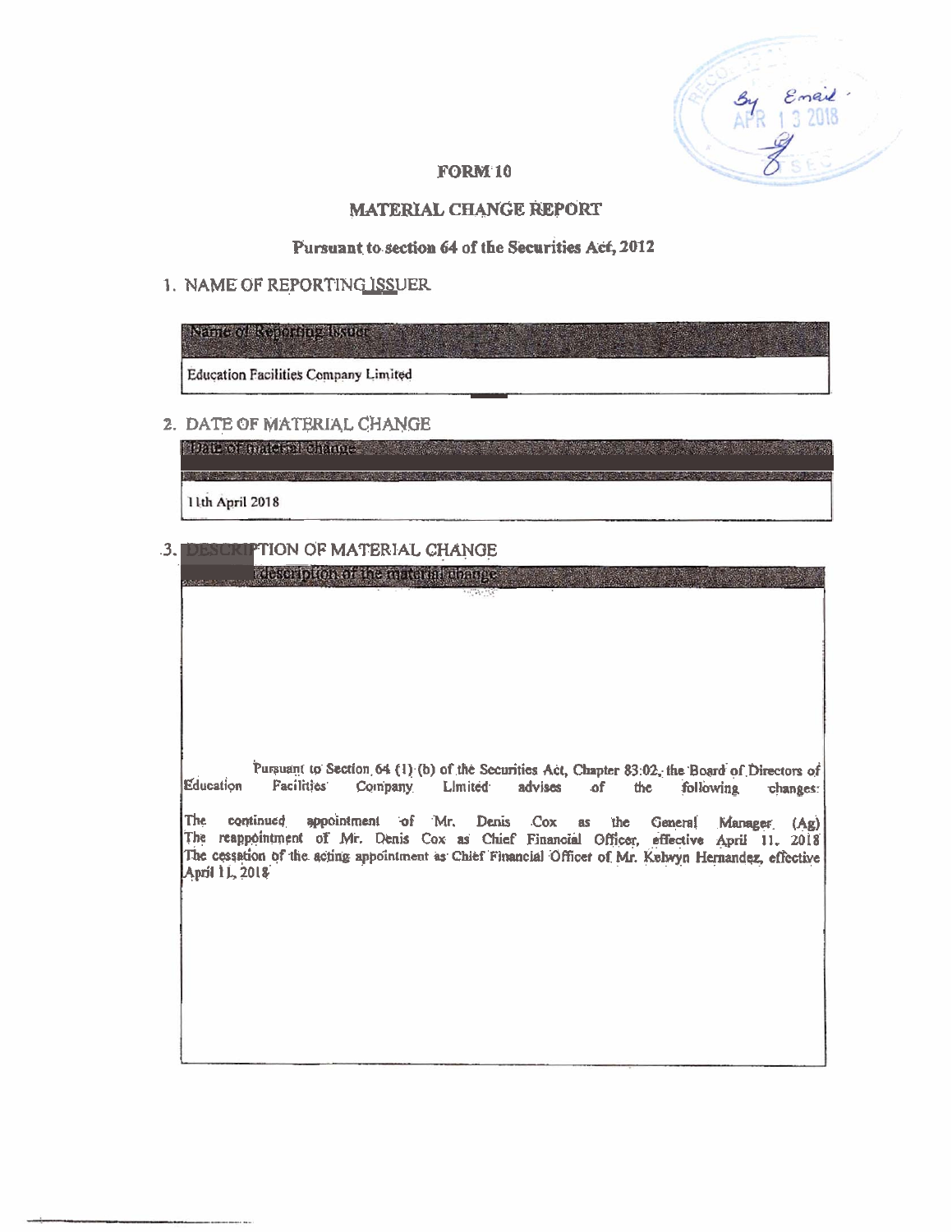## 4. DETAILS OF PUBLICATION OF MATERIAL CHANGE

| Will you be seeking an exemption from publishing a notice in<br>accordance with section 64(2) of the Securities Act 2012? |  |
|---------------------------------------------------------------------------------------------------------------------------|--|
|                                                                                                                           |  |

If"No"

| Date of Pushesiton of Notice<br>delmining year | Newsday 14th April 2018 and Express 14th April 2018 |
|------------------------------------------------|-----------------------------------------------------|
|------------------------------------------------|-----------------------------------------------------|

If"Yes"

| tute the reasons for applying for the exemption    |
|----------------------------------------------------|
|                                                    |
|                                                    |
|                                                    |
|                                                    |
|                                                    |
|                                                    |
| $\tau_{\mathcal{F}_\mathcal{G}}$<br>$\ddot{\cdot}$ |
| $\mathcal{C}$<br>$\sim$ $\sim$ $\sim$              |
|                                                    |

# 5. DETAILS OF SENIOR OFFICER

| Nature (Salutatoru Birshmanto)<br><b>SEANT DOOR</b> | Ms Danielle S. Campbell                              |
|-----------------------------------------------------|------------------------------------------------------|
| Position in Organization.                           | Corporate Secretary (Temporary)                      |
| This mess conver-                                   | Long Circular Place, #74 Long Circular Road, Maraval |
| Mark Mone ( New York<br>发行人                         | $1 - 868 - 628 - 5155$                               |
| <b>Brasillional Existing Conde</b>                  | 1-868-622-1887                                       |
| <b>Mittle Address</b>                               | danielle.campbell@cfcl co.tt'                        |